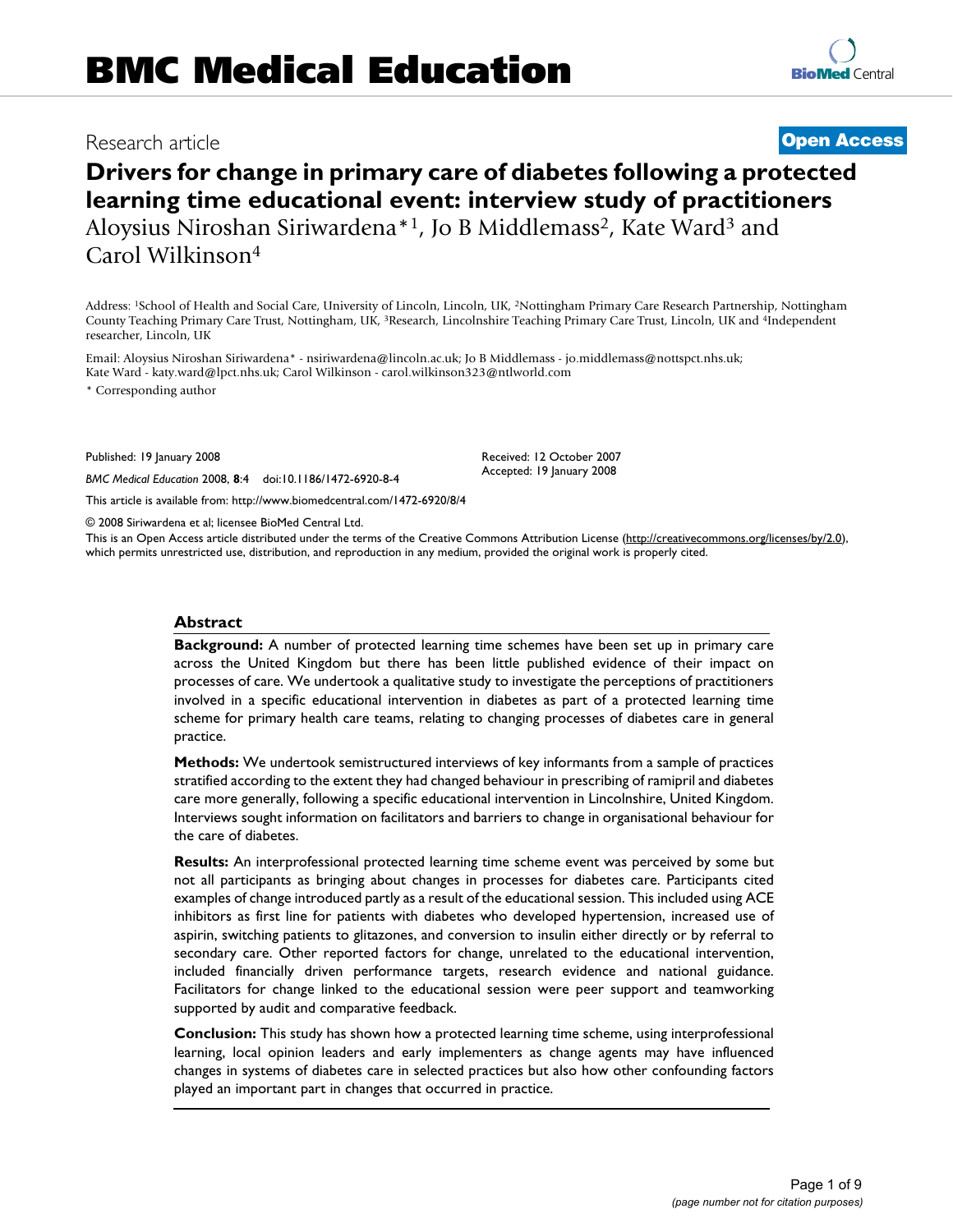## **Background**

A number of protected learning time (PLT) schemes in primary care have been set up across the United Kingdom. Published evaluations have focused on organisational aspects and the views of participants of the benefits, problems and possible effects of such schemes [1-6]. There has been little published evidence of their impact on processes of care or improved patient outcomes. Reported effects on prescribing behaviour or process changes have not adequately accounted for secular (underlying) trends in performance.

It has been argued that studies of educational interventions should evaluate change in a geographical area (rather than a single practice) targeting an identifiable learning need which if addressed could lead to real improvements in patient outcomes [7]. In the case of interprofessional learning, "when [members or students of] two or more professions learn with, from and about one another to improve collaboration and the quality of care [8]" it should also be focused on a relevant problem appropriate for the multiprofessional group [4]. In order to do this a mixed methods study was conducted into the effect on practice prescribing and behaviour of an educational session on diabetes care provided by Lincolnshire TARGET (Time for Audit, Review, Guidelines, Education and Training), set up as an multidisciplinary protected learning time (PLT) scheme, and innovative in that it involved all general practices with their associated primary care teams in a large rural county of the East Midlands, United Kingdom.

The educational session was centred around the HOPE study which provided evidence that patients with coexisting diabetes and hypertension or other cardiovascular risk factors should be treated with an ACE inhibitor at a therapeutic dose (specifically ramipril 10 mg) [9] to reduce cardiovascular morbidity and mortality. An interrupted time series analysis showed a significant increase in ACE inhibitor prescribing across the county, taking into account secular change, following the educational intervention (odds ratio 1.50, 95% CI 1.07–1.93) with an increase in prescribing of ramipril by 52,345 items  $(31,132$  items at 10 mg) at a cost of £292 k to £460 k depending on formulation [10].

The aim of this parallel qualitative study was to investigate the perceptions of practitioners on the effect of the educational event relating to their processes of diabetes care. We were interested in what practices did, if anything, to implement and sustain change as a result of the educational intervention, what the barriers to change were, what other external factors may have led to change, and which elements of the educational intervention were helpful or not helpful.

## **Methods**

## *Lincolnshire TARGET*

Lincolnshire TARGET was set up in 2000 with the aim of providing needs based learning for general practitioners, community nurses and administrative staff working in primary care during working hours. This was achieved by using local out-of-hours cooperatives and other internal arrangements in group practices to provide primary care services during educational sessions. Each session was organised and delivered by a team of educators, led by a clinical director with administrative support, and focused on a topic based on both local practitioner need and national priorities. The sessions involved a combination of lectures delivered by local, regional or national opinion leaders and facilitated small interdisciplinary group work involving medical, nursing and administrative staff. At the end of each session individual primary care teams worked in small groups to discuss how they might implement change as a result of the education. TARGET included educational sponsorship from a number of pharmaceutical companies and promotional stands were also a feature of the sessions. Lunch was provided before the educational meeting began but no other incentives were offered to encourage attendance.

### *Intervention of interest*

The educational session on diabetes was delivered in November 2001 and lasted about 2.5 hours. It consisted of a welcome session outlining the objectives for the afternoon, an opening talk to set the scene of diabetes in general practice followed by parallel talks for clinicians and administrative staff. The first session for clinicians was designed to look at diabetes prevalence and screening following which a local general practitioner who had successfully implemented the findings from HOPE into his own practice was able to describe practical steps leading to improvements in ACE inhibitor prescribing for diabetes within his practice.

For other (including nonclinical) staff a talk was given from the patient's perspective by a speaker from Diabetes UK, a talk on the diabetic clinic was given by a local specialist diabetic nurse and a practical session looking at computer data, risk assessment and routine procedures, for example in reception, was given. Finally practices teams met together as a group, to discuss the barriers to improving practice processes for diabetes care, including implementation of HOPE, and considered an action plan of how they might overcome barriers and implement better systems of care. Each plan was fed back to the whole audience.

### *Selection and interviews*

Interviewees were chosen purposively from selected practices. Nurses and general practitioners providing diabetes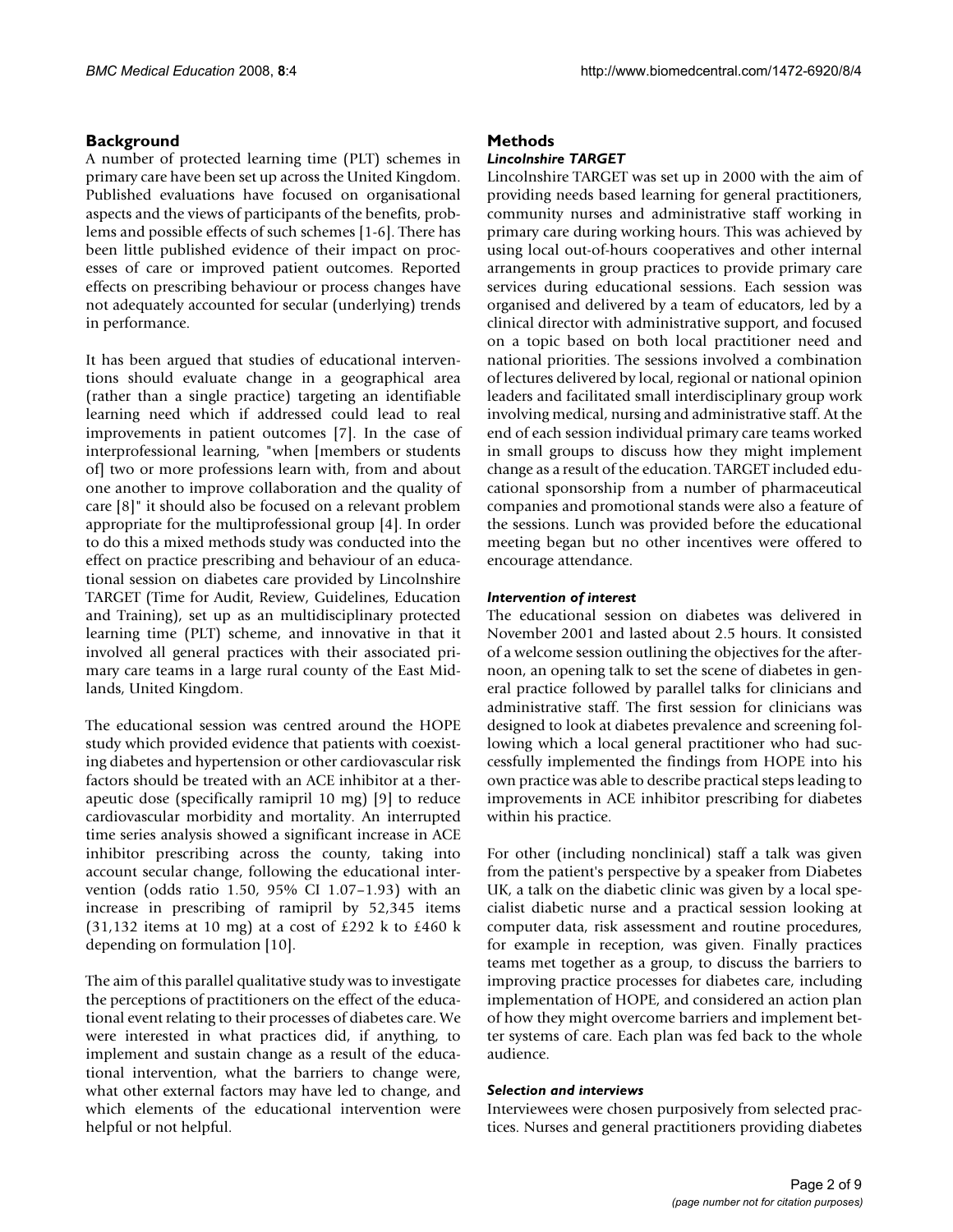care in practices were specifically chosen because they were more likely to have in-depth knowledge of changes in processes of care whether related to the intervention or not. Practices were selected according to the extent of change in prescribing following the educational intervention. Stratified sampling was used to get a variety of perspectives because the quantitative study showed that there were differences in change in prescribing rates in practices in temporal relation to the intervention. Practices were therefore divided into four strata depending on change in prescribing as follows [10]:

Stratum 1 (S1): little increase in prescribing before or after the educational intervention

Stratum 2 (S2): some increase in prescribing before and after

Stratum 3 (S3): little change before but a great deal after

Stratum 4 (S4): a great deal of change before and after

One of the authors (KS) selected three practices, ordered at random, from each of the four strata and invited them to take part in the qualitative interview study. If a practice declined to take part the next practice on the list from that stratum was invited. A total of twelve interviews were carried out, three from each of the four strata. Interviewees (practices) and interviewers were blinded to the practice stratum so that neither the practice, nor the interviewers were aware of the stratum from which the practice was drawn at the time of the interview (see Table 1). The audiotape from one practice in stratum 2 was inadvertently damaged precluding analysis. Informed consent was sought from participants.

#### **Table 1: Characteristics of participating practices**

## *Interviews and data analysis*

The interviews looked for perceptions of change in diabetes care and facilitators of change. This included not only the educational session but also any other factors that may have prompted change, barriers to change and evidence of practice interventions to implement change (Table 2). One-to-one in depth interviews took place at the practice premises in 2003, within 18 months of the educational session. They were 45 to 90 minutes in duration and conducted individually by two researchers. They were tape recorded and transcribed in full. Qualitative data from the transcripts were analysed using specific software (QSR N6). A sample of the transcripts was independently examined by all members of the project team and categories derived by induction. Categories were decided and grouped into themes through discussion. Themes were identified in the context of the stratum and the professional discipline of the interviewee and agreed through examination of transcripts by all members of the team.

Thematic analysis was used to make sense of the data. This involved examining the transcribed interviews to identify key issues and then coding and categorising text expressing these recurrent issues to form explanatory themes.

#### *Ethics committee*

Lincolnshire Research Ethics Committee (study number: 02/1/680). The study was approved for research management and governance by West Lincolnshire PCT.

#### **Results**

101 practices, 38 from East Lincolnshire, 25 from Lincolnshire South, and 38 from West Lincolnshire were included in the study. Of these, 15 were training practices, 56 Personal Medical Services (PMS), 18 single-handed practices and 59 dispensing. At least one GP attended the intervention session from 68 practices, and from 64 at least one practice nurse or health visitor attended. No clinical pro-

| <b>Stratum</b>                                                | <b>Stratum I: little increase</b><br>before or after0<br>$(n = 50;$ non consenting 2) | <b>Stratum 2: some increase</b><br>before or after<br>$(n = 27;$ non consenting 23) | <b>Stratum 3: little increase</b><br>before, lots after<br>$(n = 12, non consenting 4)$ | <b>Stratum 4: great increase</b><br>before and after<br>$(n = 14, \text{ non consenting } 5)$ |
|---------------------------------------------------------------|---------------------------------------------------------------------------------------|-------------------------------------------------------------------------------------|-----------------------------------------------------------------------------------------|-----------------------------------------------------------------------------------------------|
| Interviewed practices ( $n =$<br>$\Box$                       |                                                                                       |                                                                                     |                                                                                         |                                                                                               |
| Characteristics: of interviewees<br>and interviewed practices | a. GP, semirural, 5 partner<br><b>ELPCT</b>                                           | a. GP, urban, 3 partner, WLPCT                                                      | a. Nurse, semirural, 4 partner<br><b>WLPCT</b>                                          | a. GP, semirural, 9 partner<br>training WLPCT                                                 |
|                                                               | b. GP, semirural, single handed<br><b>ELPCT</b>                                       | b. GP, rural 4 partner ELPCT                                                        | b. Nurse, rural, 6 partner<br><b>ELPCT</b>                                              | b. GP, semirural, 4 partner<br><b>ELPCT</b>                                                   |
|                                                               | c. GP, urban, 3 partner WLPCT                                                         |                                                                                     | c. GP, urban, 8 partner, training,<br><b>LSWPCT</b>                                     | c. GP, rural, 6 partner ELPCT                                                                 |
| All practices $(n = 103)$                                     |                                                                                       |                                                                                     |                                                                                         |                                                                                               |
| Single handed $(n = 20)$                                      | 16                                                                                    |                                                                                     |                                                                                         |                                                                                               |
| Dispensing ( $n = 59$ )                                       | 26                                                                                    |                                                                                     |                                                                                         |                                                                                               |
| Training $(n = 15)$                                           |                                                                                       | ь                                                                                   |                                                                                         |                                                                                               |
| At least one GP attending ( $n =$<br>68)                      | 25                                                                                    | 24                                                                                  | 8                                                                                       | ш                                                                                             |
| At least one PN/HV attending                                  | 28                                                                                    | 20                                                                                  | 8                                                                                       | 8                                                                                             |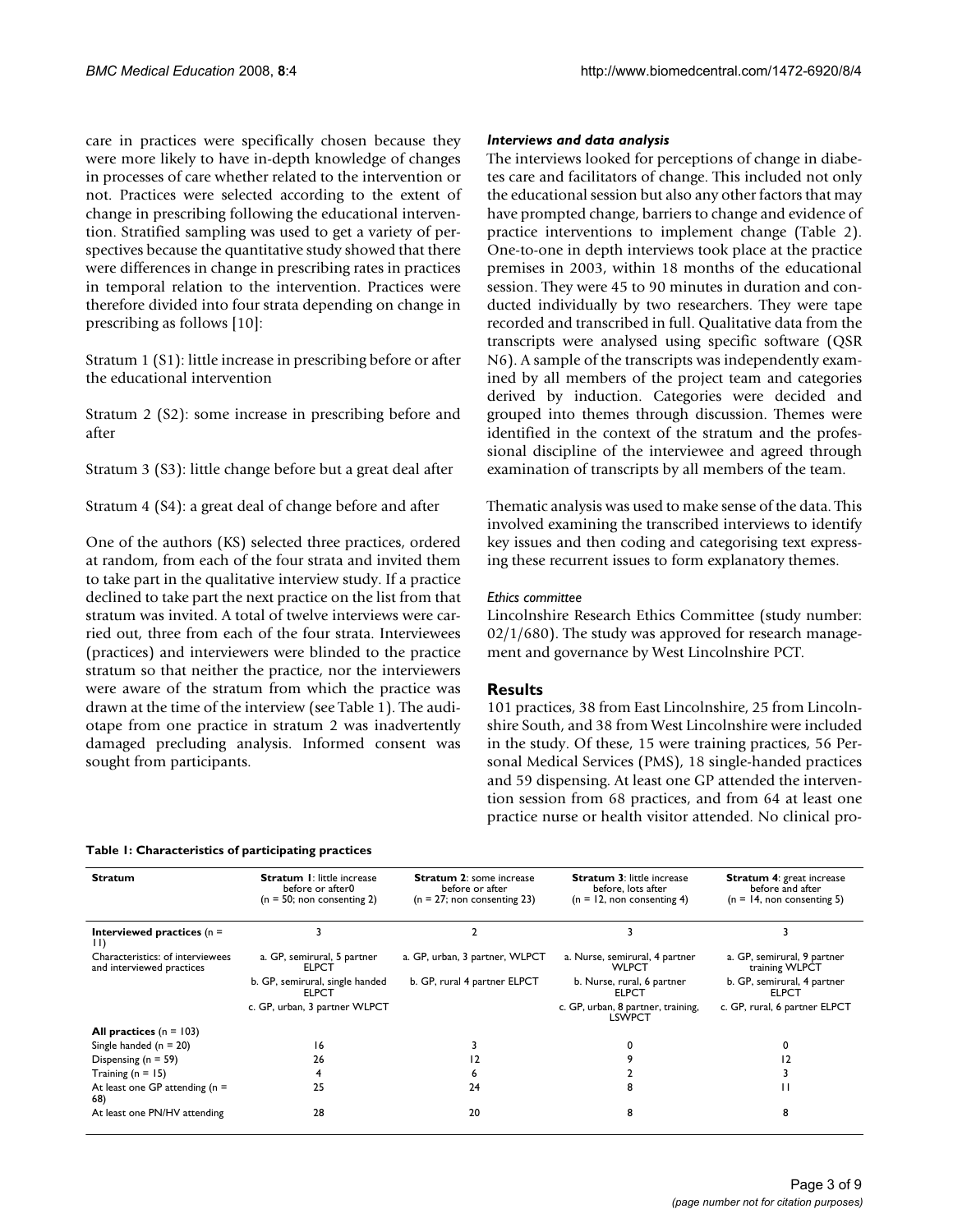#### **Table 2: Semistructured interview schedule**

1. What have been the major changes in your management of patients with diabetes in your practice in the past two years? 2. What in your opinion were the factors that led to change your management of patients with diabetes in your practice in the past one to two

years?

3. In your opinion, how did the TARGET meeting on diabetes affect how you managed patients with diabetes in your practice?

4. Did you make any changes as a direct result of the TARGET meeting?

5. What were these changes?

6. If it did lead to change, what features of the TARGET meeting do you believe enabled this change?

7. What other factors do you believe (may have) led to change in your practice?

- 8. What do you feel were possible barriers to this change and how important were they in preventing change?
- 9. How, if at all, did you seek to overcome these barriers?

10. How have you managed to sustain change?

fessional attended from 25 of the practices. From 12 practices only one or more GPs attended and no nurses, from 8 practices one or more practice nurses or health visitors but no GPs, and from 56 at least one GP and at least one practice nurse or health visitor attended. All 101 practices had their prescribing data analysed for ACE inhibitor prescribing before and after the educational session and the quantitative analysis has been described in detail in a separate paper [10].

The results have been written under the five main themes emerging from the data which include changes in proc-

#### **Table 3: Themes and subthemes**

## **Changes in processes of care**

*Protocol development Policy review Changes in clinical management*

#### **Facilitators for change**

*Evidence and guidance Information sources Clinical audit Information technology and decision support Role redesign Training in diabetes Patient involvement and empowerment*

#### **Barriers to change**

*Inertia Lack of resources Risks versus benefits of medication Lack of secondary care support*

#### **Sustaining change**

*Systematic attention to detail Team approach/holistic care Personal interest and enthusiasm*

#### **Perceived effect of TARGET on diabetes care**

*Specific changes made as result of TARGET attendance Peer pressure in TARGET Lack of change from TARGET Use of consultants in TARGET*

esses of care, facilitators for change, barriers to change, sustaining change and perceived effect of PLT (See Table 3). In order to differentiate between the different strata and also the professional group of the interviewee, each quote was identified as such, for example stratum one, GP quote (S1 GP), or stratum three nurse (S3 NS). The effect of stratum on change was also explored.

#### *Changes in processes of care*

The main changes stated by interviewees in the care of patients with diabetes in the year following the educational intervention included increased used of protocols and policies; using ACE inhibitors as a first line for patients with diabetes who developed hypertension; switching patients to glitazones; increased use of aspirin and statins; putting patients on insulin either directly or by referral to secondary care; quicker titration of drugs leading to increased prescriptions; increased screening and review of patients with diabetes. Practices in strata 1 and 2, though still aspiring to improve care were less able to specify the precise interventions by which they did this.

#### *Protocol development*

*"...We've had a diabetes protocol in existence for about 4 or 5 years...it's now in its third different edition...because we did the 'Micro-Hope' and NSF as a single editing and its now been redone for the Quality and Outcomes Framework..." (S4 GP)*

#### *Policy review*

*"Well we've reviewed the policy of putting all the hypertensive patients on ACE inhibitors ... and ACE inhibitors as a first line for all diabetic patients who turned hypertensive after they developed diabetes." (S4 GP)*

*Increased review leading to additional prescribing "We're seeing diabetic patients much more regularly than we did, and we're noticing changes in their blood pressure and cholesterol levels, making sure they have more screenings and all their checks are in place." (S1 GP)*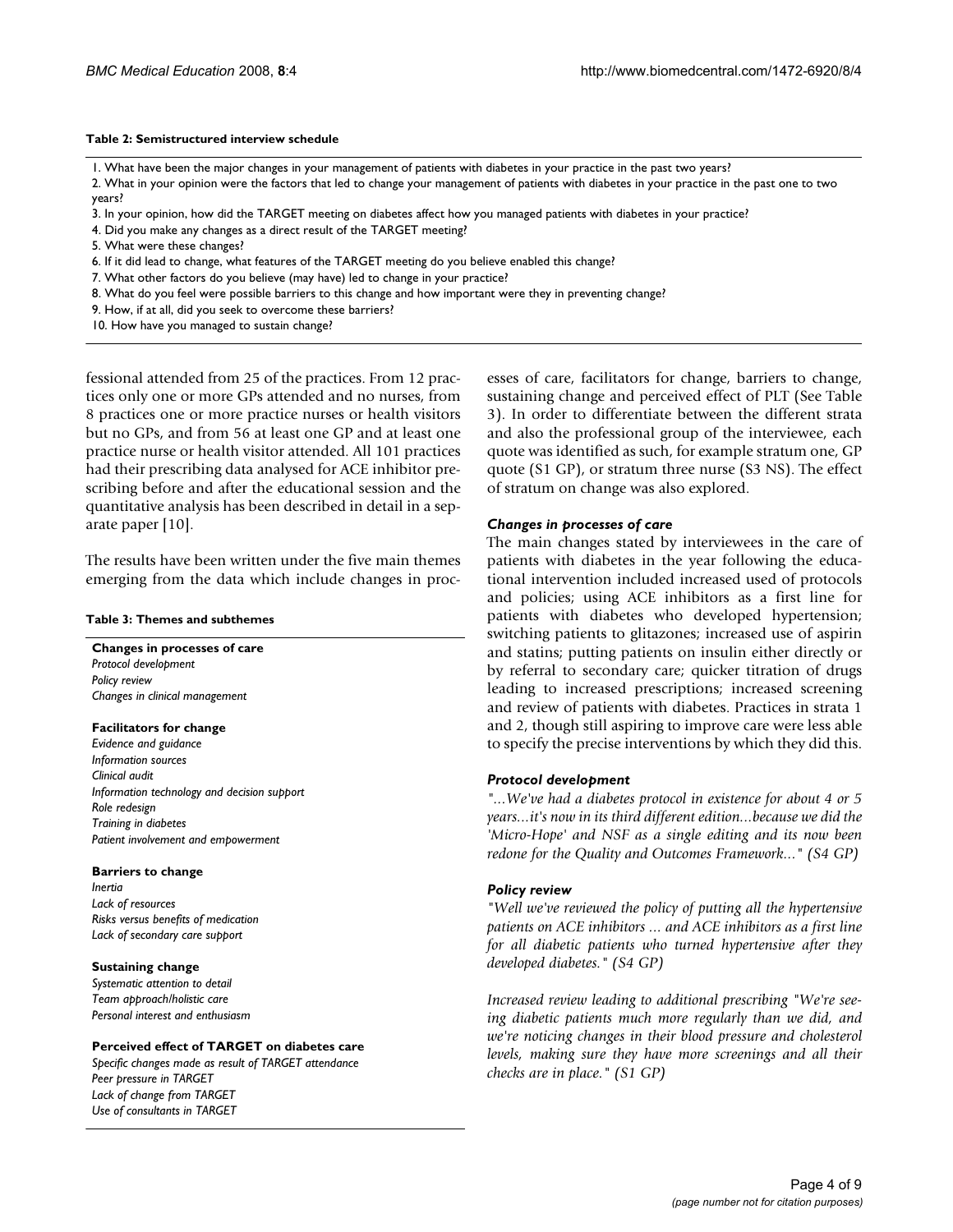#### *Changes in clinical management*

*"...We are using more glitazones than we were and having some very good results..." (S3 NS)*

*"... [We] put most of the diabetic patients on aspirin, the majority of them on a statin regardless of their cholesterol level." (S3 NS)*

*"...We just referred the tenth patient to the nurse [for insulin], those ten patients otherwise would have been referred to hospital." (S4 GP)*

*"We've picked up a lot of new diabetics, simply by the recall system we have for our CHD patients and a lot of them are turning up..."(S1 GP)*

*"...If you come in for a blood test you tend to get a glucose done and it ifs high we then take it further we don't just think its slightly high, you know, watch your diet, we do tend to do a diagnostic for a blood glucose test." (S3 NS)*

### *Facilitators for change*

There were a number of explanatory factors offered by participants as leading to these changes in diabetic care. These ranged from dissatisfaction with current services to government initiatives based on the outcomes of major research studies. The main reported facilitators of change were financially driven performance targets, particularly those set by the new GP contract and quality and outcomes framework, large research studies such as HOPE/ Micro HOPE, and UKPDS as well as government guidelines as outlined in the NICE guidance and Diabetes NSF.

### *Incentives and resources*

*"We can now use the stream of resources coming in that are tied to quality, to employ people and health care assistants" (S4 GP)*

*"What's happened with the new contract is that you have been given a financial incentive to do it, to record it and to make it available for auditing and for PCTs to make sure you have done it..." (S2 GP)*

### *Evidence and guidance*

*"We decided as a practice after the publication of 'HOPE' that we would take an opportunistic approach to starting diabetic patients on ramipril when we saw them and that's been reasonably successful in bringing our rates of ramipril prescription up.... "(S4 GP)*

*"UKPDS was such a huge trial...so you couldn't miss it unless you were blind...it's not that they were telling you something new but it does have an input." (S1 GP)*

*"And of course all the NICE guidance that came out, particularly with the use of diabetes zones, the drug therapies, foot care guidance that was out in January, that's influenced the way we refer to podiatry and how the podiatry work with us now." (S3 NS)*

*"Evidence from the National Service Framework...NICE and clinical guidelines... so probably all those things, the most important would probably be the NSF I would think." (S2 GP)*

### *Information sources*

Information was received from a number of sources including the Primary Care Organisations and professional journals but drug representatives were also seen as an important source of information.

*"The National Service Framework regarding diabetes and protocols that have come in from the Trust." (S2 GP)*

*"Well I take a couple of these diabetes and CHD combined journals...and then if it's of particular interest to me or particularly pertinent to a patient then I might look it up." (S3 NS)*

*"I think they [drug representatives] probably played a bit more of a part here that they usually let them do which is that they did persuade me that glitazones were probably a good thing..." (S4 GP)*

### *Clinical audit*

Audit and benchmarking care against other practices' performance was perceived to be an important driver for change in all practices interviewed. Clinicians in most practices used 'real-time' entry to improve data recording but for some practices this was a relatively recent phenomenon.

*"...We've taken a sample of about 50–60 patients we've picked up at random and we've followed them right the way through and it's a report back but a lot of things have changed over those two years so its quite interesting." (S3 NS)*

*"You're in line with your colleagues and thinking along the same line I think sort of group approach... everybody's calling the same tune, at least within this county." (S1 GP)*

### *Information technology and decision support*

*"We're all using the computer live and we've being doing so for quite a while, it's take a bit of a churn to get people to do it but it's working." (S1 GP)*

*"We've got a very slight detailed template...we've got extra things on that we like and we also have sub templates for podiatry and eye screening retinopathy..." (S3 NS)*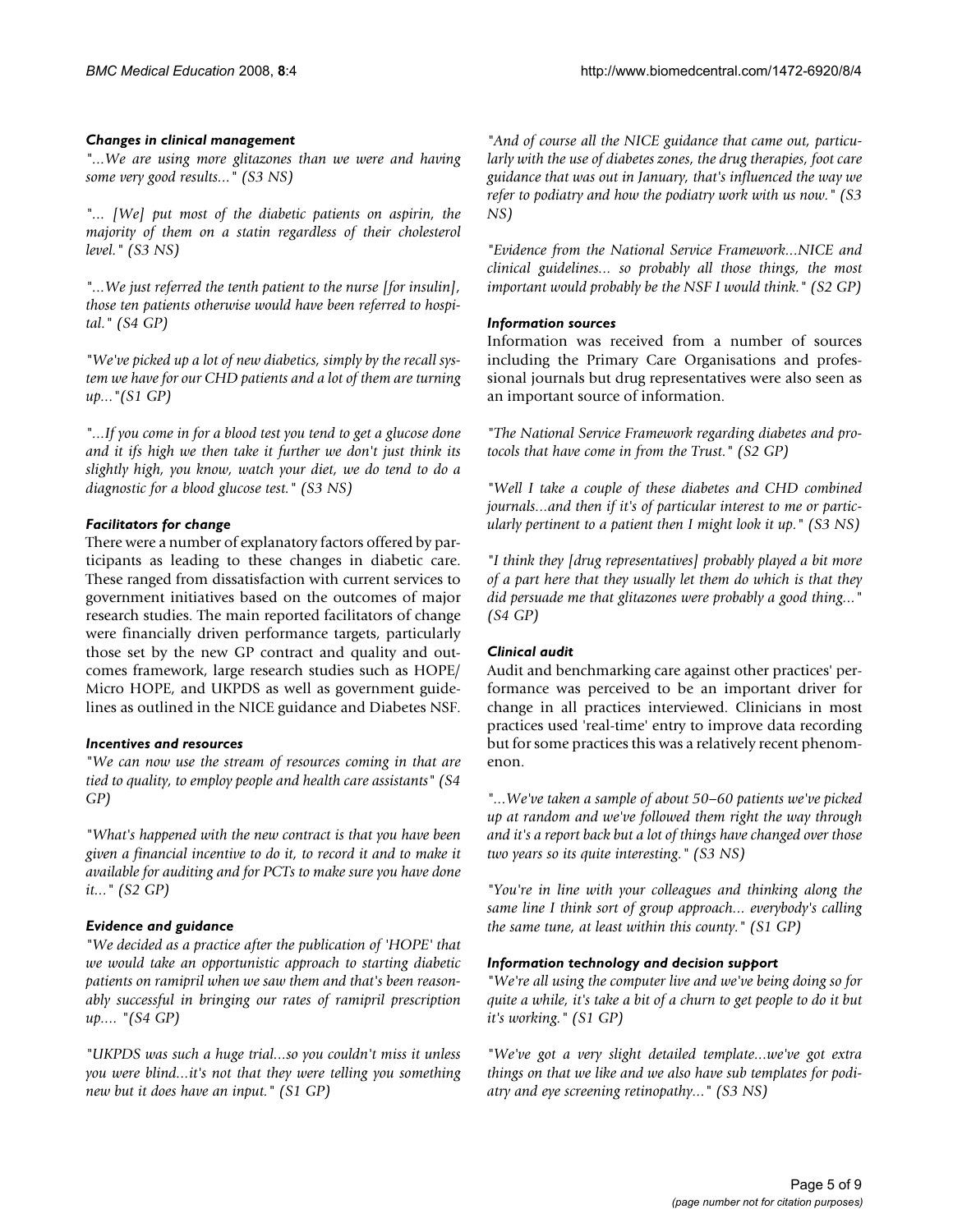### *Role redesign*

A number of practices encouraged nurses, particularly the diabetes nurse, to take a leading role in delivery. Health care assistants also supported diabetes care, either working alongside the nurse or to protocols supervised by the general practitioner (GP). GPs appreciated that using health care assistants in this way was a radical change.

*" [We are] encouraging the nurse practitioner to take on more of a leading role..." (S1 GP)*

*"Our diabetic nurse...we do tap into her, her sources and her skills, and if we have something difficult we will turn to her rather than a hospital clinic...""the health care assistants do the blood tests,...height,...weight, the blood pressure, they check that they're seeing the chiropodist, ... the opticians and they fill in as much as they can." (S3 GP)*

### *Training in diabetes*

Training of professionals in the care of diabetes was also seen as a facilitator of change. By contrast one practice in stratum 1 felt that he was under too much other pressure to consider training in diabetes.

*"I think everybody who sees a diabetic patient should have had some training, you know, not just the minimum, hide behind the one day, diabetes management course its got to be something much more encompassing the complexities of the disease." (S3 NS)*

*"I went to the diabetes UK conference two years ago and came back from that really fired up, so the doctors have very much let it be led by me..." (S3 SN)*

### *Patient involvement and empowerment*

Clinicians interviewed expressed ambivalence about patient empowerment. Some clinicians felt that patients were increasingly knowledgeable about their condition, often using the Internet for information, and this affected how they provided services.

Giving patients written information about their condition was seen as empowering. Some practices offered routine annual reviews whilst others actively encouraged patients to decide when to contact the practice for additional care or advice. Patient held records were also mentioned by one practice that felt that they helped inform patients about what had been done for them.

*"I was looking at ways in which to empower the patients and what that empowerment actually meant to people. What we actually discovered was, empowerment meant different things to different people." (S1 GP)*

*"A lot of patients would really we 'did' it for them.... I'm afraid I'm a bit sceptical about patient empowerment, I think there are patients who do but I'm not sure that it's as quite as wide spread...as the enthusiasts for it would have you believe." (S4 GP)*

*"What we do is send off a pack with various nutrition information...that sort of stuff, together with their annual blood forms and things like that so that when they come back we then invite them back to the clinic." (S1 GP)*

*"Because we only recall our patients once a year with having so many we rely on them doing the blood test and coming in if there's a change and telling us, I mean that again is patient education but we spend a lot time sort of explaining that if there's a big change...don't wait..."(S3 GP)*

### *Barriers to change*

Inertia was cited as a hurdle to change. One of these practices had undergone significant change already, the other less so. Other stated barriers included resources, concerns over doing more harm than good with medication and lack of secondary care support.

#### *Inertia*

*"I think that partly it's the inertia in the system that when you're doing things and the results show you that you're doing pretty well there's a tendency to say, well fine, don't need to put much more effort into changing things here..." (S4 GP)*

*"The most difficult thing is to then make the change... going back and deciding how we going to get better, making sure everyone knows about it and discussing it and finding the time to go over it. I think we've done okay." (S2 GP)*

### *Lack of resources*

*"I work twenty-six hours a week and I could spend every hour of that doing diabetics, I don't because I'm a nurse practitioner as well and with us being short-staffed at the moment..." (S3 NS)*

*"Time ... diabetes is not the only thing to get done, so it is the practice staff time." (S1 GP)*

*"Financial, lots of space and more opportunity for education." (S1 GP)*

*"Yes, there's two big barriers, one is time and one is money and that's the two big things. I mean if we could fund more hours for diabetic patients [although] we couldn't at the moment because of the building space..." (S3 NS)*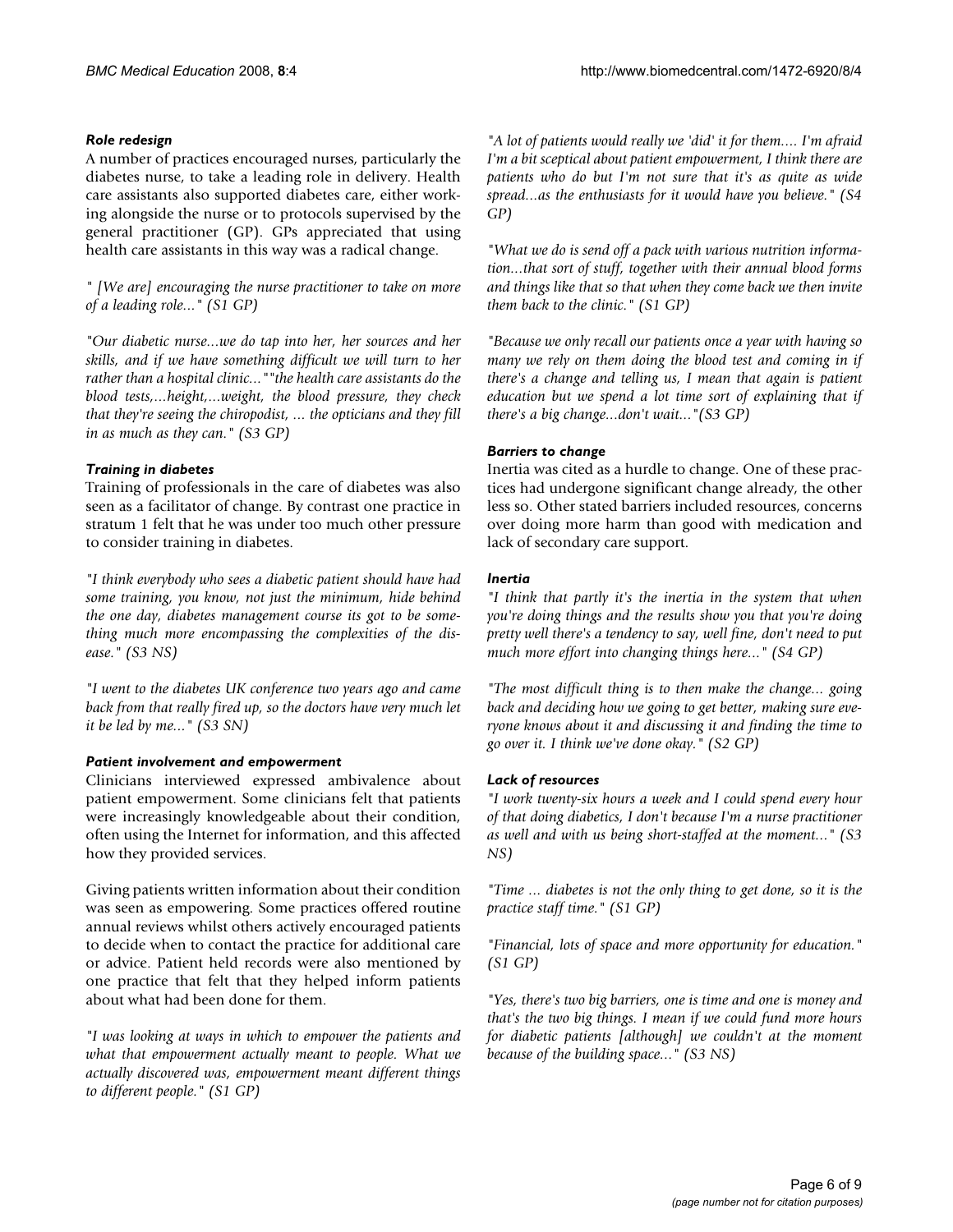#### *Risks versus benefits of medication*

One GP felt concern about putting patients who appeared otherwise healthy onto an increasing number of potentially harmful medications in order to meet targets.

*"I've got somebody in their late seventies...who's had type 2 diabetes for decades I find it very difficult motivating myself to get her cholesterol down. I find that very difficult to defend, and I appreciate that somebody else might say that you shouldn't be allowed to do that... Occasionally I think why am I making this woman potentially ill with medication...blood pressure reduction can be achieved ultimately but it may take four or five different approaches per patient and we have to ask ourselves, is that in the patient's best interest and all these drugs?" (S2 GP)*

#### *Lack of secondary care support*

*"Dietician support ... at the moment it is pie in the sky, I think its taking months and in fact the dietician have recently written to us suggesting that because they're snowed under, we get our practice nurses trained in what needs to be done for diabetic assessment.... There's always more demand than supply." (S2 GP)*

#### *Sustaining change*

Key factors in sustaining change were a systematic and team based approach with enthusiastic clinicians who had a personal interest in diabetes care.

### *Systematic attention to detail*

*"...getting into the habit so that when you see a patient coming back for review you try and make it automatic, should they be on an ACE inhibitor, do they need to be on a statin, is their HBA1C still coming down or at least stable, so its really a question of getting into habits of it which is why a diabetic clinic is so advantageous because diabetes care more than anything else I think is a matter of attention to detail." (S4 GP)*

### *Team approach/holistic care*

*"I think it's the way you go about the change in the first place...what we tend to do is take an idea to the team and let them thrash it out and find out what the answers going to be." (S3 NS)*

*"...by combining diabetes and care of its complications particularly Coronary Heart Disease together we actually care for patients fairly holistically, they don't on the whole go to the diabetic clinic and the Coronary Heart Disease clinic, we found that we do them all in one go if we possibly can so that's time saving..."(S4 GP)*

### *Personal interest and enthusiasm*

*"It's the enthusiasm with which I carry something through that becomes infectious and that's why the change, it's not all down to me, it's like a domino effect." (S3 NS)*

*"I mean obviously it's been driven partially by the fact I have an interest in diabetes anyway..." (S1 GP)*

#### *Perceived effect of TARGET on diabetes care*

Participants expressed that the research outcomes of major studies and government policy had a big impact on practices. What difference did the protected learning time session for diabetes make? Only one practice interviewed stated that they had not attended TARGET. This GP was a single-handed practitioner in stratum 1 and gave 'lack of time' as his reason for non-attendance. Practices were mixed in their opinions about whether TARGET had made a difference in their care provision for patients with diabetes. Although many felt that they were already implementing change the majority of practices cited new systems such as screening at-risk patients, providing information for receptionists, organising foot care and putting patients on aspirin as resulting directly from TARGET.

Group work was specifically mentioned as helpful by two practices where working with 'fellow GPs', colleagues from different disciplines and other practices was seen as beneficial. Peer pressure and being seen to be 'in line' with colleagues appeared to be another important factor. Inhouse training using protected time was mentioned by two practices in strata 3 and 4 as a way of developing their individual practice's systems. Expert speakers (non GP) had a limited appeal to some practitioners whereas other general practitioners were welcomed.

### *Specific changes made as result of TARGET attendance*

*"Yes, that came from TARGET when we did the screening for Diabetes, I remember being in the discussion about what's the most economical way to detect the patients with undiagnosed diabetes and as a consequence of that we target all our chronic disease people for screening for diabetes..."(S3 NS)*

*"...the girls from the reception found it particularly useful meeting people with diabetes and discussing the ins and outs, they haven't been quite so aware of Hypos and blood tests and things like that..."(S3 NS)*

*" [I] did go along to the TARGET morning that they had on foot care in diabetes and that did modify my approach to examine diabetic feet which has had a knock-on effect, we're pretty confident about doing them so that they're now pulling out podiatry for examining diabetic feet apart from more complicated ones..."(S4 GP)*

*"Aspirin was one of the things that was brought up from the TARGET meeting because we've been discussing it already whether to put diabetics on aspirin and they did discuss the HOPE study that really pushed along to decide that yes, we were going to put people on aspirin, so yes that came directly out of TARGET..." (S3 NS)*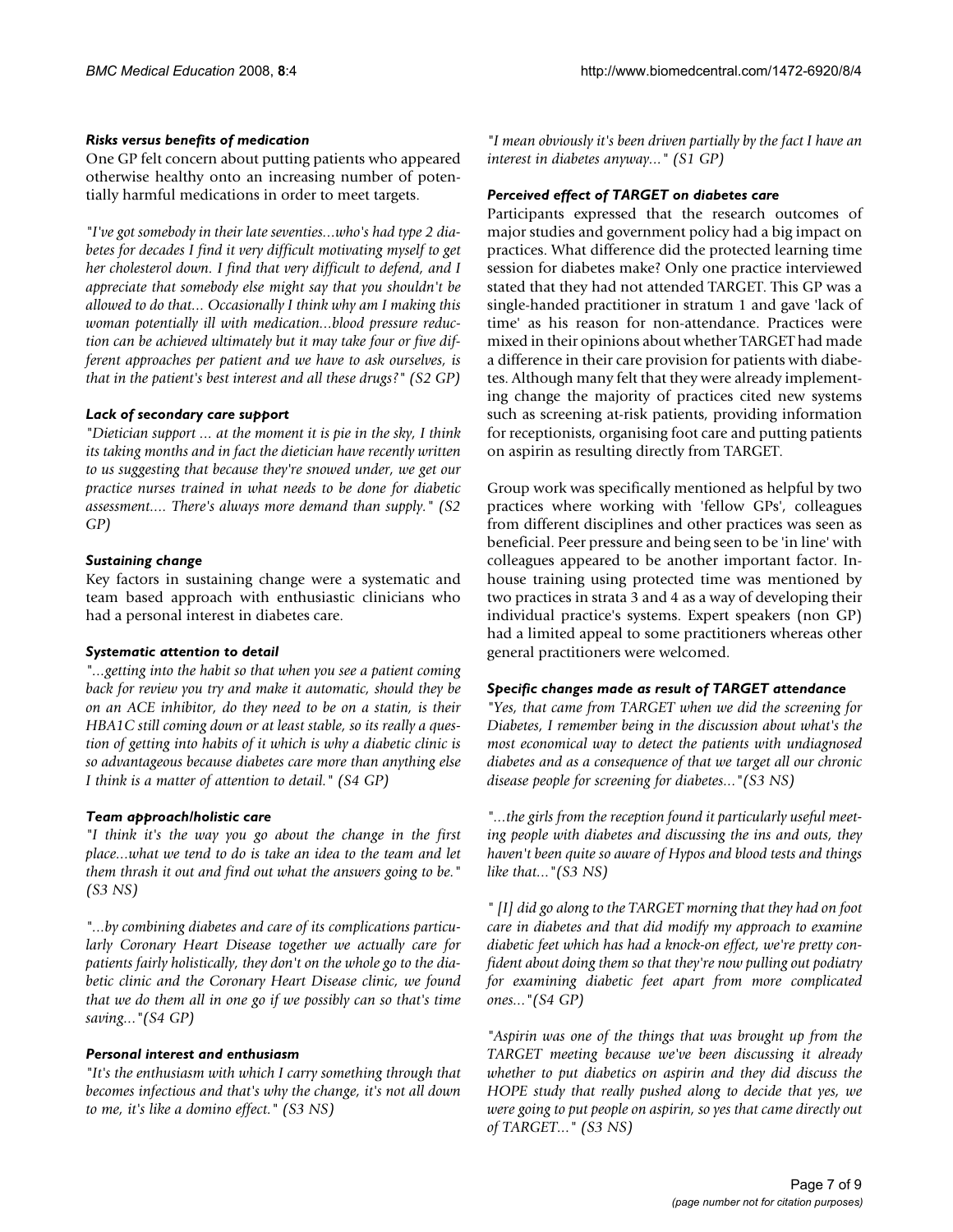## *Peer pressure in TARGET*

*"I did feel that there was like quite a big gap between people who were doing their very best and the people who were not doing very well at all." (S3 NS)*

*"If you're thinking of being more pro-active putting someone on an inhibitor and you go along and every other GP says "Oh yeah, that's a good idea, we're doing that", it will mean that you do it, you get peer pressure to do it. If it was just one doctor with a specialist interest [saying] by the way the latest research shows this and all the GPs say 'yeah we'll do that next time." (S2 GP)*

## *Lack of change from TARGET*

*"It didn't make any difference here because we were already doing most of what was done, ... the actual care in the practice was already beyond what TARGET was aiming for anyway". (S3 NS)*

*"No, because I didn't go to the meeting...I'm a single handed practitioner and it's not as though I've got to travel a million miles to target, but it's the time factor..."(S1 GP)*

## *Use of consultants in TARGET*

*"...It's nice to see the consultant from time to time but it's best practice in the situations that we find ourselves in and I think there's a tendency to get a little tired with the experts telling us..." (S4 GP)*

### *Effect of stratum on change*

Practices in strata 1 and 2 (little or some change before and after the educational intervention) generally reported making opportunistic rather than systematic improvements whereas strata 3 and 4 practices (a great deal of change before or after the educational intervention) tended to cite influencing factors and resulting changes in practice more often. Changes in processes were report to occur in every practice to some extent, but for participants from strata 3 and 4 described change at a faster pace. Practices in stratum 4 in particular tended to have been early adopters, one practice in this group stating that they started implementing 'HOPE' very soon after publication. Practices in strata 3 & 4 were more likely to mention utilising protected learning time for in-house training in order to develop the practices' systems and teamworking. Practices in strata 3 & 4 were also more likely to acknowledge the benefit of diabetes education whereas those practices in stratum 1 reported themselves to be under too much pressure from other areas of work to undergo additional education.

#### **Discussion** *Principal findings*

Despite some interviewees reporting that protected learning time (PLT) had not been a major influence in bringing about change in prescribing, others indicated that PLT was one of a number of key drivers for bringing about change in diabetes care in their practice [11]. Changes occurring after the educational intervention included using ACE inhibitors as a first line for patients with diabetes who developed hypertension, increased use of aspirin, switching patients to glitazones and commencing insulin; such changes by leading to better control of glucose and cardiovascular risk factors are known to reduce complications of diabetes.

Reported facilitators of change were financially driven performance targets, research evidence and national guidance. Despite many interviewees suggesting that they had already looked at diabetes care provision and that the educational session may not necessarily have influenced this, most practices offered explicit examples of change introduced directly as a result of the session. Other factors for change linked to the educational session were peer support, teamworking and benchmarking through audit and comparative feedback.

## *Strengths and weaknesses*

The main strengths of the study were that it provided an explanatory framework for changes linked to a quantitative study into the effect of protected learning time on prescribing, that the practices were stratified for inclusion according to change in prescribing and that prescribing status was blinded by both interviewee and interviewer. Limitations included the small number of practices from each stratum and the potential for recall bias. Respondent validation, or other data validation, was not undertaken.

## *Context of other literature*

The findings support the role of peer influence and modelling in the learning process [12] which was more than simply from networking opportunities [2]. The protected learning session provided influential sources of information and delivered a personalised message, based on individual experience focusing on specific evidence linked to clear outcomes and encouraging change [13]. Local opinion leaders and early adopters who contributed to the educational programme may have had a beneficial effect on adoption by others [14] and the interactive nature of the educational process was more likely to improve outcomes compared to didactic lectures [15], a view supported by adult educational theory [16]. Respondents highlighted audit and benchmarking as facilitators for change and although evidence for this from the literature is equivocal [17] it could be argued that the audit process was a mechanism for peer influence as well as providing a basis for measurement of change. Interprofessional learning may also have had a positive impact [8] given that members of practices teams had the opportunity to discuss potential changes during the session. This approach